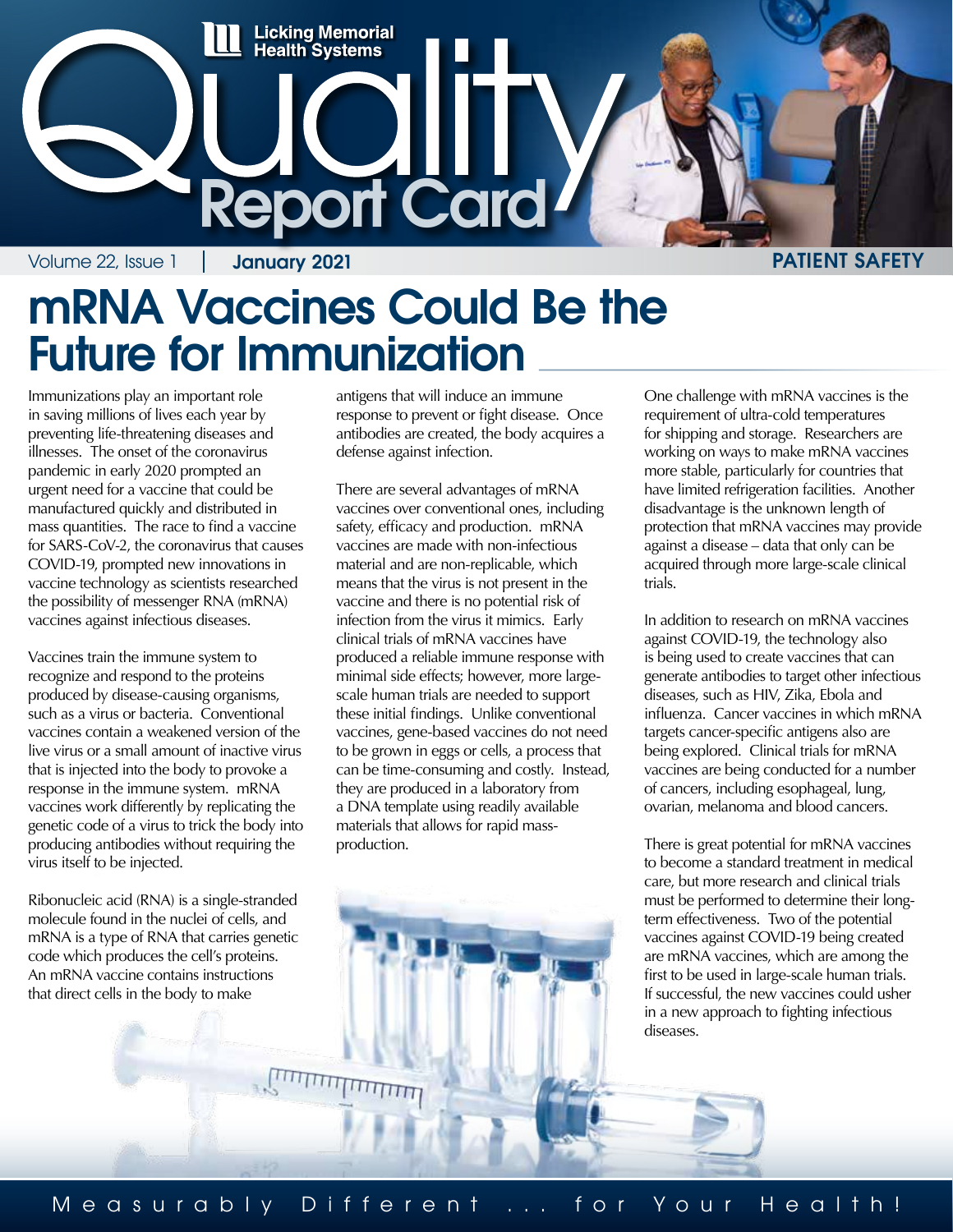

A COVID-19 diagnosis can be frightening for patients due to the uncertainty of recovery and the ever-changing information available about the disease. Even going to a medical facility to be tested or seek treatment can be daunting as organizations attempt to limit the spread of the virus. Jean Ritchey knew it was possible she had contracted COVID when she drove to the Licking Memorial Hospital (LMH) Emergency Department. She spent the weekend with her daughter, Deanna, a clinical trainer of registered nurses, who had tested positive for the virus. Jean did not have a fever and hoped her trouble breathing could be attributed to a sinus issue.

Jean reported to the nursing facility where she is employed for a weekly COVID-19 test. She had been experiencing mild symptoms for a few days and informed the facility about her contact with a COVID-positive person. She was asked to go home and quarantine. Jean had been experiencing mild symptoms for a few days, but was feeling much worse by Tuesday. In the early evening, she could not walk from the chair in her living room to her television. Later that night, her sister called and was worried because Jean sounded like she could barely breathe. "I felt so weak and miserable, and my sister encouraged me to call 911," Jean explained. "The Emergency Medical Services (EMS) crew came to my house and checked my blood pressure and oxygen levels. The process for transporting a patient suspected of COVID was complicated, and I did not want to be a bother. They did say my oxygen level was concerning, so I told them I would drive myself to LMH."

When Jean arrived at the LMH ED, she was checked for a fever and had none, but reported having an extreme headache. Staff members made her comfortable and began running tests that soon revealed that she did indeed have COVID-19. The ED physician explained that she would be admitted to the COVID unit and would receive a plasma transfusion which would help her fight the disease. "The physician and nurses started working right away to get me settled in a room and comfortable. In addition to

# Patient Story - Jean Ritchey

COVID, they discovered I had a urinary tract infection (UTI) and pneumonia," Jean said. She was very curious about all that was going on around her and began asking questions. "Edna Goodwin, R.N., took her time with me and answered as many of my questions as possible. She was so gentle when it came to inserting the needles for shots and the like," Jean shared. "I felt reassured, and the staff made me feel so comfortable that I was able to fall asleep and rest"

Jean was very concerned about receiving the plasma transfusion. She was unsure what the process entailed and how it would affect her. While in the ICU, Philip Savage, D.O., attended to Jean and explained convalescent plasma therapy. The process begins with blood donated by people who have recovered from a disease or illness such as COVID-19. The donated blood is processed to remove blood cells, leaving behind the liquid known as plasma and antibodies which can be given to people with COVID-19 to boost their ability to fight the virus. The therapy was authorized by the U.S. Food and Drug Administration (FDA) as a treatment for COVID-19. "I was so impressed with Dr. Savage. My daughter was on the phone and he allowed her to ask questions as he stood by my bedside and carefully explained my treatments to Deanna and me," Jean said.

In addition to convalescent plasma therapy, Jean received a number of medications specifically found to assist in the recovery of COVID-19. Remdesivir is an antiviral medication that targets a range of viruses. It was originally developed over a decade ago to treat hepatitis C and a cold-like virus called respiratory syncytial virus (RSV). The medication works by interrupting production of the virus. Coronaviruses have genomes made up of ribonucleic acid (RNA). Remdesivir prevents the virus from multiplying by interfering with one of the key enzymes the virus needs to replicate RNA. After studies completed earlier in 2020, the results indicated that remdesivir accelerated recovery for hospitalized patients with COVID-19 and it became the first drug to receive emergency use authorization from the FDA as a treatment for the virus. Jean also was given dexamethasone, a corticosteroid used in a wide range of conditions for its anti-inflammatory and immunosuppressant effects. Physicians and researchers have found that COVID-19 can cause an overreaction of a patient's own

immune system leading to some immune cells attacking healthy tissue as well as the virus. The immune cell attacks can cause permanent damage to the lungs. Dexamethasone suppresses the immune system making such attacks less likely.

Wednesday, after the transfusion and medications, Jean's oxygen levels quickly returned to normal and Dr. Savage told her she was ready to go home. "I could not believe it, but Dr. Savage said I had recuperated well, and he felt confident that I could safely continue my recovery in my own house," Jean said. "I did purchase a portable blood oxygen sensor so that I could make sure my level stayed in the 90s." Jean spent two weeks at home working to regain strength and complete her recovery from the virus, UTI and pneumonia. "Dr. Savage is a true asset to LMH. He is knowledgeable, kind and willing to take time to talk with his patients. I am so grateful to him and the staff at LMH for all they did for me." Jean is 1 of 13 siblings, and many of whom still live close offered their support during her recovery. Her two grandchildren, Bryce and Celeste, also were a comfort to her.

LMHS continues to monitor the situation surrounding COVID-19 and is taking all necessary steps and precautions to keep patients, staff and visitors safe. Per guidance from the Centers for Disease Control and Prevention, if you have had close contact with someone who has a confirmed case of COVID-19 – within six feet of an infected person for a cumulative total of 15 minutes or more over a 24-hour period, and if you are exhibiting symptoms of the virus, you should be tested. A Walk-in Testing Clinic, located at 131 McMillen Drive in Newark, is available for those who are experiencing COVID-19 symptoms including fever, a new or worsening cough, shortness of breath, and muscle pain or fatigue. Patients may visit the LMH Walk-in Testing Clinic, Monday through Friday, from 12:00 Noon until 5:00 p.m. Patients will be directed to remain in their car until a numbered parking spot is available. Once parked, they may enter the Testing Clinic where staff will complete a screening and determine if testing is appropriate. Testing also is available at select primary care physician offices or one of three LMH Urgent Care locations – Granville, Pataskala or Downtown Newark; however, any co-pay associated with a physician or urgent care visit will apply. Only those with severe symptoms should visit the LMH Emergency Department.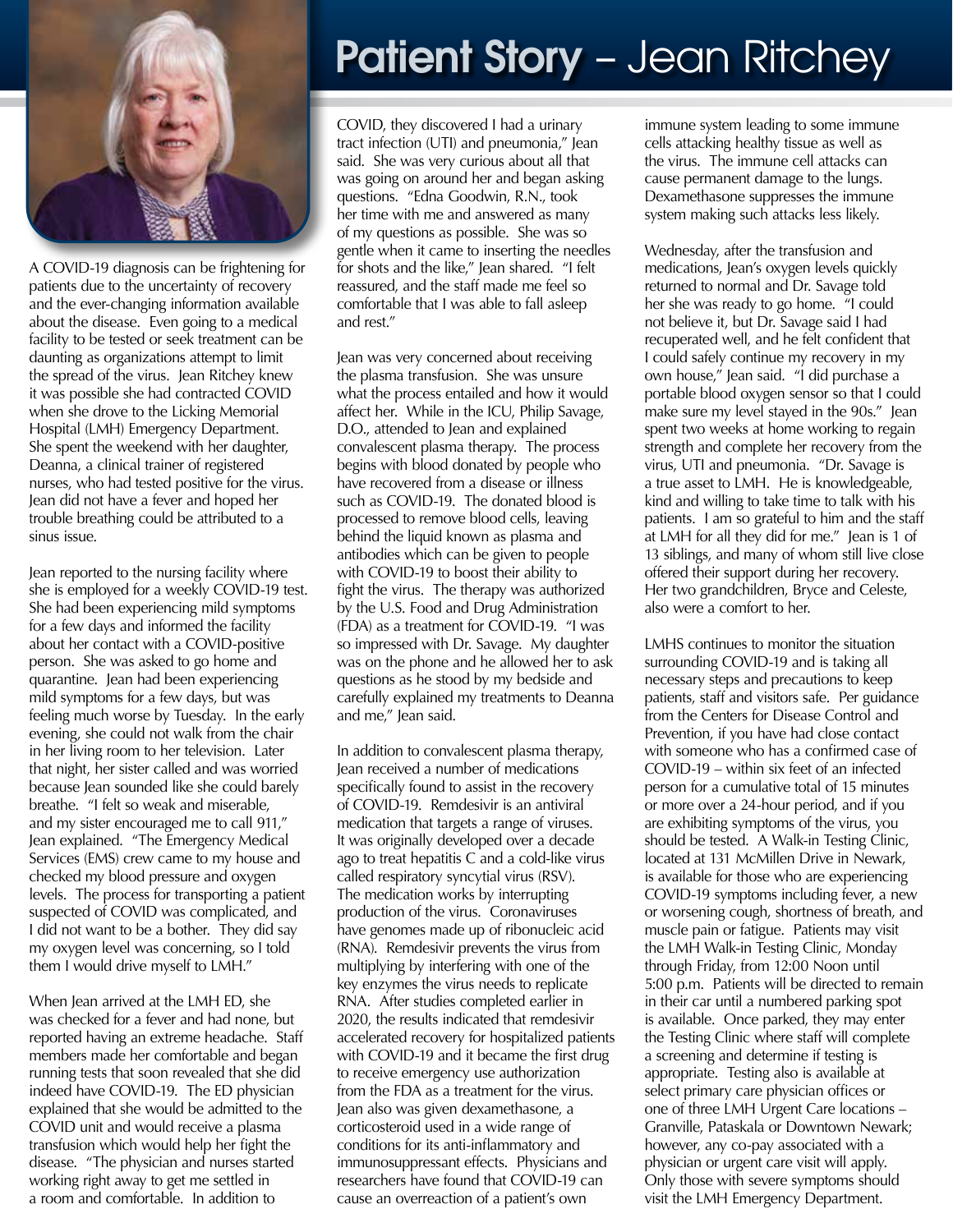## Patient Safety – *How do we compare?*

At Licking Memorial Health Systems (LMHS), we take pride in the care we provide. To monitor the quality of that care, we track specific quality measures and compare to benchmark measures. Then, we publish the information so you can draw your own conclusions regarding your healthcare choices.

The Institute of Medicine published a report in 2000 that highlighted the stunning effects of medication errors. The report set forth a national agenda for reducing errors and improving patient safety by designing a safer health system. Although the medication error rate at Licking Memorial Hospital (LMH) is significantly better than the national benchmark, we make continuous efforts to improve the process. LMH dispensed 1,213,614 doses of medication in 2019. 1.

|                                   | <b>LMH 2017</b> | <b>LMH 2018</b> | <b>LMH 2019</b> | National <sup>(1)</sup> |  |
|-----------------------------------|-----------------|-----------------|-----------------|-------------------------|--|
| Medication errors per 1,000 doses | 0.015%          | 0.015%          | 0.015%          | 0.310%                  |  |

Protecting patients from hospital-acquired infections is a primary patient safety goal. LMH has an ongoing program to prevent and treat infections in patients. Per the Centers for Disease Control and Prevention (CDC) recom and treat infections in patients. Per the Centers for Disease Control and Prevention (CDC) recommendations, LMH tracks high-risk patients, including those with an increased risk of infection due to the presence of an invasive device, such as a ventilator, catheter or central venous line. The following data reflect how many infections occurred during 1,000 patient days compared to the national benchmarks.

|                                                                                                                     | <b>LMH 2017</b> | <b>LMH 2018</b> | <b>LMH 2019</b> | National <sup>(2)</sup> |
|---------------------------------------------------------------------------------------------------------------------|-----------------|-----------------|-----------------|-------------------------|
| Urinary tract infection rate for ICU<br>patients with urinary catheters,<br>per 1,000 days of usage                 | 0.6             | 0.0             | 0.4             | 0.6                     |
| Urinary tract infection rate for patients<br>outside of ICU with urinary catheters,<br>per 1,000 days of usage      | 1.83            | 0.49            | $0.78*$         | 0.48                    |
| Bloodstream infection rate for ICU<br>patients with central venous<br>catheters, per 1,000 days of usage            | 1.7             | 0.0             | 0.0             | 1.1                     |
| Bloodstream infection rate for patients<br>outside of ICU with central venous<br>catheters, per 1,000 days of usage | 0.0             | 0.0             | $1.08^*$        | 0.18                    |

\*Throughout a period of 1,000 days of device usage in 2019, two individuals were diagnosed with a urinary tract infection, and one individual was diagnosed with a bloodstream infection.

LMH conducts a comprehensive assessment to determine if a patient is at risk for a fall at admission and during the Hospital stay. Personal alarms and bed sensors help alert staff to a potential fall.

|                                         | <b>LMH 2017</b> | <b>LMH 2018</b>  | <b>LMH 2019</b> | Goal          |
|-----------------------------------------|-----------------|------------------|-----------------|---------------|
| Inpatient falls, per 1,000 patient days | $\Omega$<br>Z.U | $\cap$<br>$\sim$ | ა.c             | less than 3.0 |

Acute care mortality refers to patients who pass away while admitted as inpatients in the hospital. While mortality within the hospital is not uncommon, it can be a valuable indicator in determining how effectively the hospital manages crisis situations as well as its ability to rescue the patient in an emergency. Other factors, such as nurse staffing levels, staff knowledge and experience, and early recognition of patient deterioration all can have an impact on inpatient mortality. Sepsis is a body's overwhelming and life-threatening response to an initial infection of microbes that can be bacterial, viral or fungal. It can be difficult to diagnose. LMHS has safety measures in place to detect early signs of sepsis. Lower rates are preferable.

| Inpatient mortality                       | <b>LMH 2017</b> | <b>LMH 2018</b> | <b>LMH 2019</b> | <b>National</b> <sup>(3)</sup> |
|-------------------------------------------|-----------------|-----------------|-----------------|--------------------------------|
|                                           | .20%            | .34%            | .24%            | 2.22%                          |
| Sepsis mortality rate, per 1,000 patients | 8.9%            | 10.3%           | 9.3%            | State <sup>(5)</sup><br>14.9%  |

During the annual influenza (flu) season, keeping the LMHS employees healthy by providing flu vaccinations can, in turn,<br>protect patients from potential influenza infections. LMHS is committed to encouraging and providing flu vaccines to all employees.

|                                                            | <b>LMHS 2017</b> | <b>LMHS 2018</b> | <b>LMHS 2019</b> | <b>LMHS Goal</b>       | National <sup>(4)</sup> |
|------------------------------------------------------------|------------------|------------------|------------------|------------------------|-------------------------|
| LMHS employees receiving<br>the seasonal influenza vaccine | 94%              | 95%              | 95%              | areater than 80% 64.3% |                         |